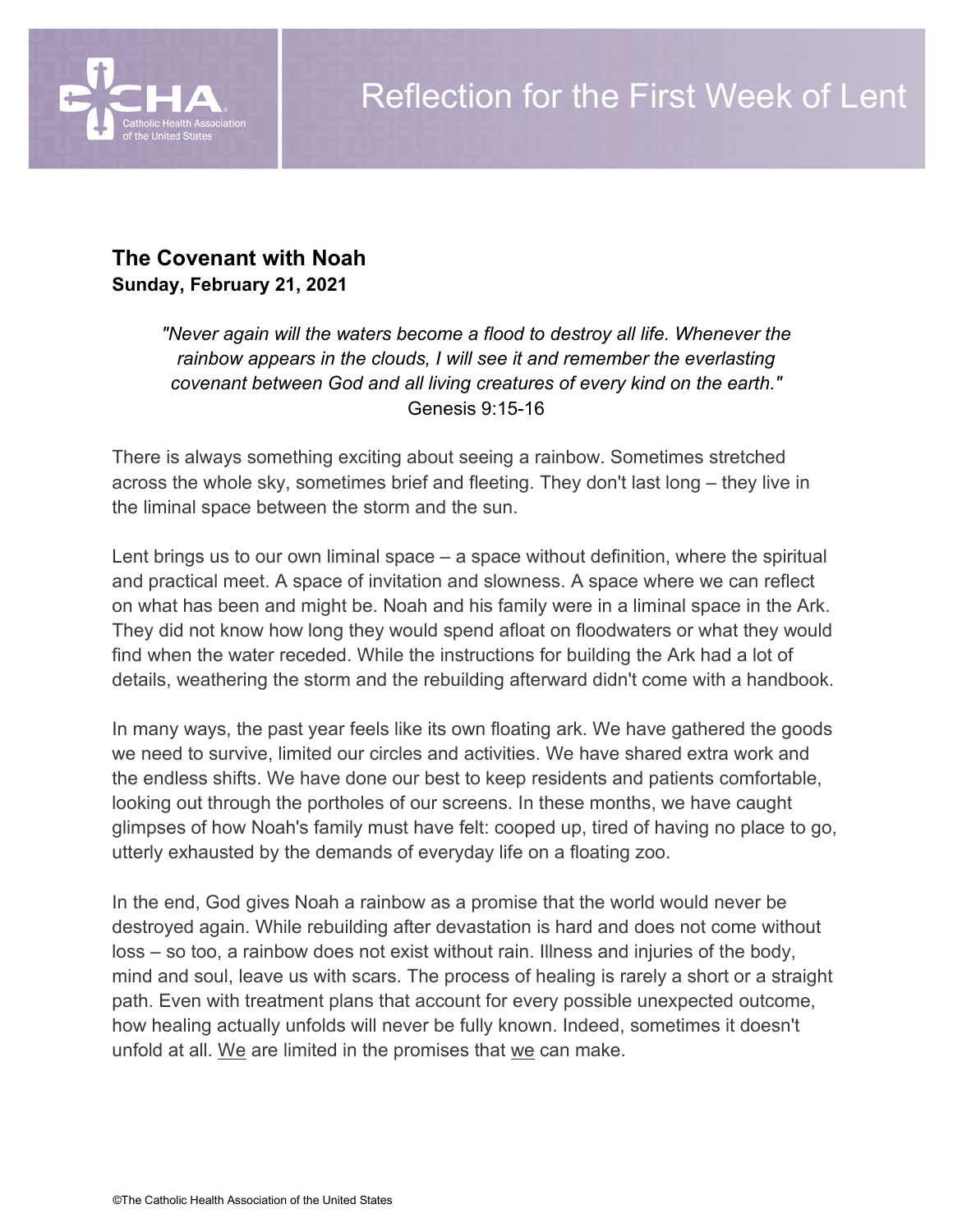

The deepened prayer of Lent allows us to bring our fears and challenges to God, who cherishes our most guarded questions and worries. Frustrated and tired, we have so many of them. How long will I work from home? How long will I be furloughed? How soon can we get another nurse on this floor? How can I keep the residents' spirits up? Will my mother get better? Will I survive this? Will people take the vaccine? Why is God letting this happen? We do not know the answers to most of our questions. However, we do have God's promise to be with us and the knowledge that God's promises are not ours.

God makes a covenant with Noah, but also with his descendants. God does not promise there will never be another storm. God does not promise that storms will come without cost. Rather, God promises that all will not be lost; there will always be life after the storm.

The existence of a rainbow – born out of sun and storm - has unique beauty. It looks different each time, and it is only visible from that liminal place between sun and storm. No matter hard we may try to chase them, rainbows are elusive. Rather, they come to us when and where we are perhaps least prepared for them.

## **Brief daily reflections for the remainder of the week:**

#### **Monday, February 22, 2021**

Like our experience of the last year, Noah didn't know how long the storm would last. Indeed, it feels as though we have been waiting for a rainbow for far too long. Where are you seeing flickers of rainbows?

#### **Tuesday, February 23, 2021**

Life after a storm is rarely what we expect. Getting through something difficult does not come instantaneously or overnight. In what ways have we encountered the unexpected? How can we pivot our perspective this Lenten season?

#### **Wednesday, February 24, 2021**

The covenant is made not just with Noah but with all living beings. God's promise is longer, wider and broader than we can ever imagine. Where have you experienced the